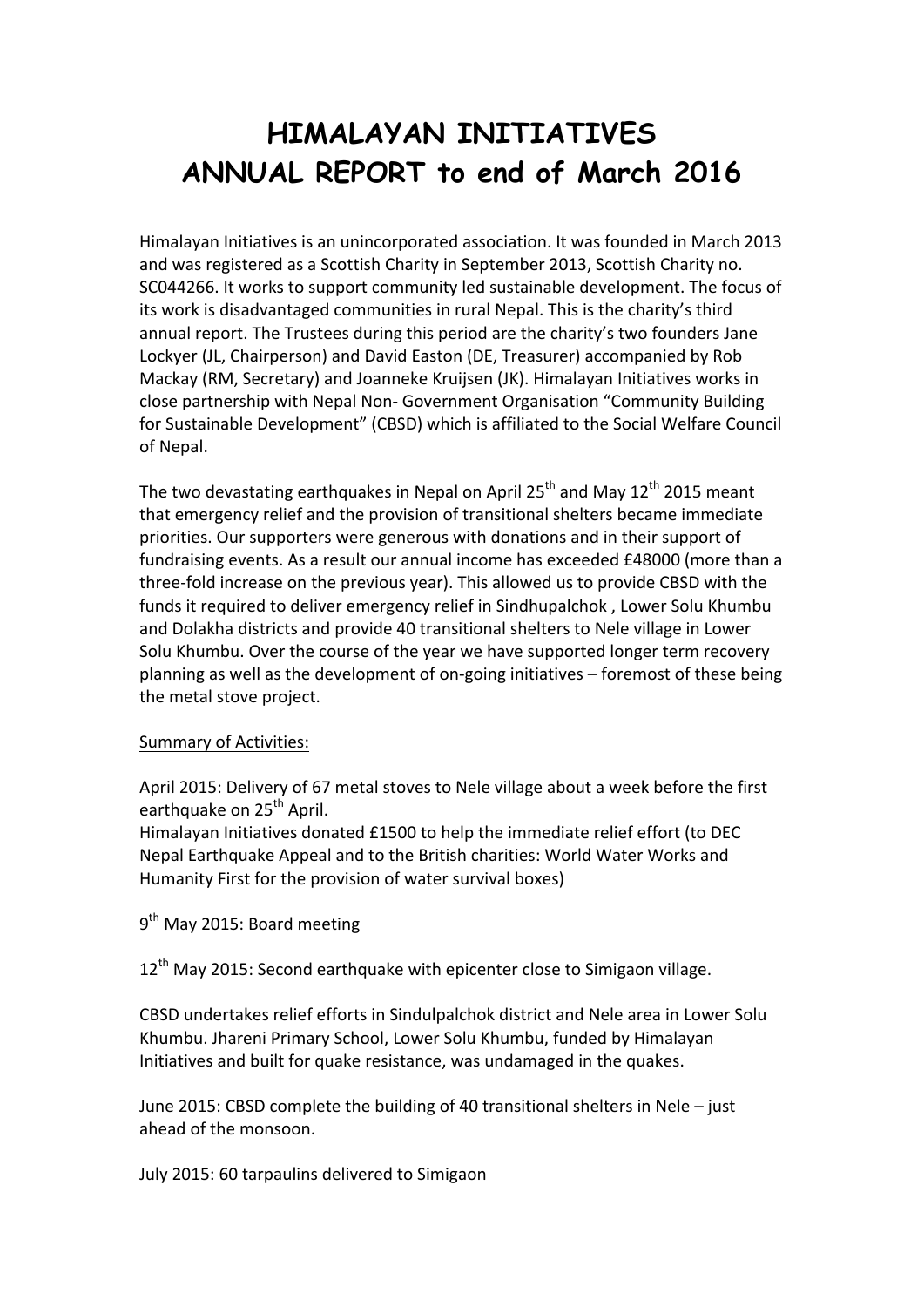November 2015: Charity trek to Pikey Peak and project villages- JL and 4 participants. 

JL visit to First Steps Himalaya Teacher Training Center in Sindulpalchok to see earthbag building first hand and discuss options for rebuilding for quake resistance.

 $2^{nd}$  December 2015: Board meeting and AGM. Rob Mackay appointed as secretary. (Joanneke Kruijsen retired as secretary due to ill-health and continued as board member)

January 2016: Following good feedback on the metal stove project- it was agreed to fund provision of 102 stoves requested by villagers in Jhareni, Lower Solu Khumbu. Funding was also agreed for 2 teachers (for Rukura and Jhareni) to commence work April 2016.

February 2016:

Board meeting

CBSD organizes mason (builder) training in earthquake safe construction in Nele- 30 participants from the area attend.

JL gives a talk to Over 50's club in Huntly

March 2016: Board meeting 

Stationery supplied to Mammerku school. Also agreement to fund school uniforms for Mammerku school.

"Twinning" of Kellands Primary school, Inverurie with Rukura Primary School, Nele, Lower Solu Khumbu agreed.

## Main official fundraising activities organized by Himalayan Initiatives:

 $29<sup>th</sup>$  May 2015: Dance in the Stewarts Hall Huntly (£1859)

 $6<sup>th</sup>$  June 2015: Coffee Morning Stewarts Hall Huntly (£2234)

Main Fundraising activities organized by supporters:

Sales of Nepalese handicrafts by Ama Mundi (£1203)

Dance and auction at Kemnay June 2016 (£1939)